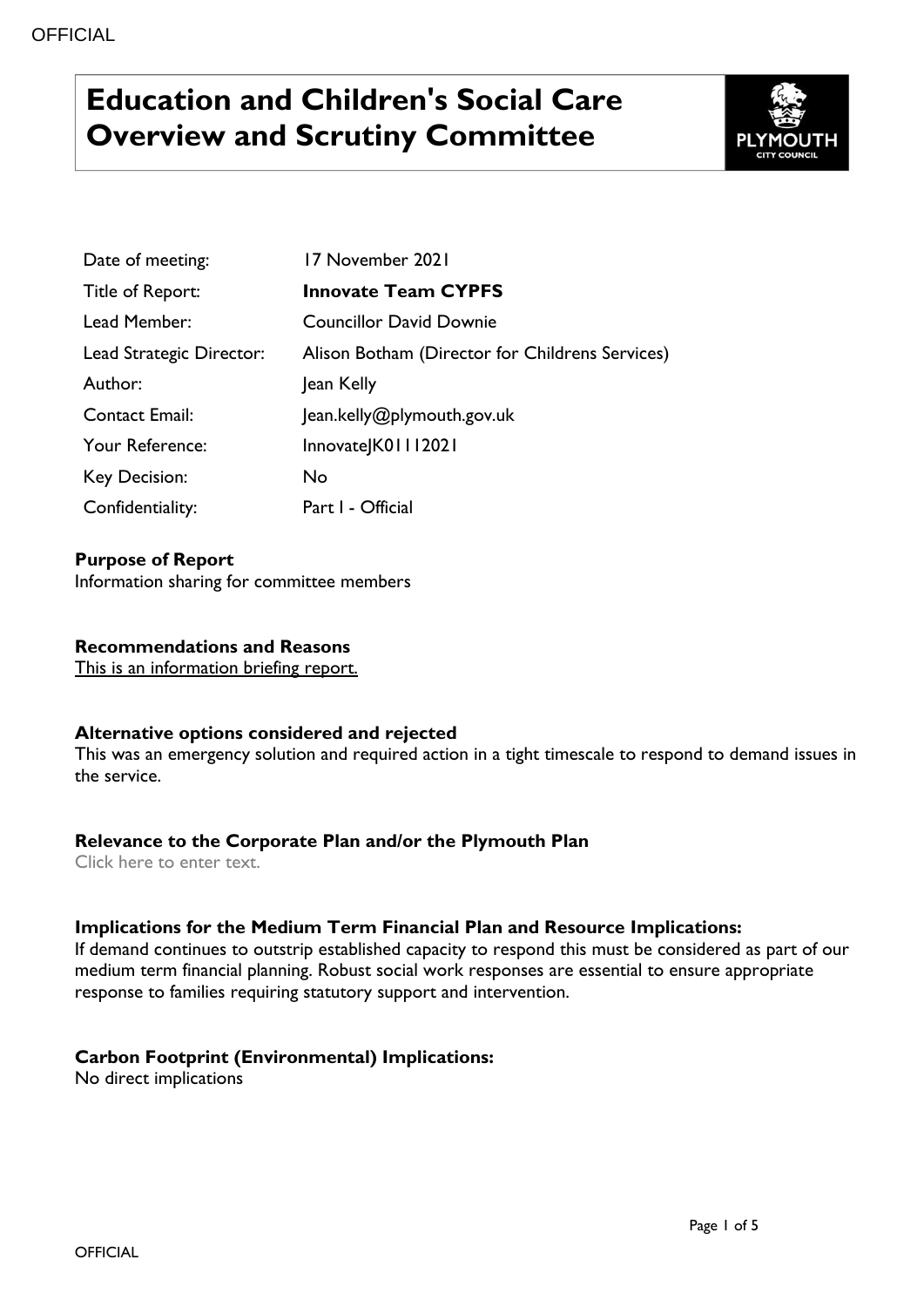### **Introduction**

This report sets out information related to the use of a managed social work team solution to respond to increased demand in the service and the challenges faced in recruitment and retention of experienced social work staff. The report also sets out our current exit planning approach and contingency planning.

#### **Workforce and Demand issues requiring a managed team approach**

The Children, Young People and Family Service has continued to experience a 25% increase in demand for social work services since late March 2020, when the first Covid-19 lockdown commenced. This includes an increase in new referrals as well as the number of children requiring an ongoing service due to safeguarding concerns. This demand has exceeded establishment capacity to respond and required additional social work resource.

Prior to the pandemic the ability of Plymouth City Council to recruit and retain social work staff has been positive, with the exception of the retention of experienced social workers in the Children's Social Work Teams (those social workers working with children subject to Child Protection Plans and care proceedings). Since March 2020, there have been increased difficulties in retaining social workers in these teams and turnover has been higher than we would ordinarily experience, with some staff naming the pressure of casework as one of the reasons for their decision to leave. We take this very seriously and need now to find a solution that supports retention of staff and supports their wellbeing at this challenging time, as well as enabling the service to continue to operate safely and support vulnerable children and families.

Our usual recruitment routes and strategies have not resulted in experienced social workers in the numbers or timescales needed. This includes both permanent and temporary social workers. We know that this is not an issue unique to Plymouth and represents a challenge in the south west region and nationally.

We are continuing to manage to successfully appoint sufficient numbers of newly qualified workers who can take on child in need cases only and in lower numbers than experienced workers can. These staff members cannot take on complex casework during their first year of practice and therefore we still have a significant gap in our capacity.

We sought funding to use an organisation who provide managed team solutions for local authorities. Since August 2021 we have had a team from Innovate working alongside other social work teams to provide the experienced social workers required.

#### **Innovate CYPS – a managed team**

Innovate CYPS is a privately owned organisation. They are delivering a 6 month managed service project consisting of one team focusing on Safeguarding (Child in Need, Child Protection, Pre-Proceedings/Court).

The team consists of 1 Team Manager, 7 Social Workers, as well as leadership resource (Director, Head of Service, Head of Quality Assurance), and 1 Business Support. They are responsible for up to 140 children and young people.

The service will, at all times, adhere to key performance indicators in line with Plymouth City. The model also includes a robust additional quality assurance approach including both dip sample and full case audit of 10 % cases to ensure oversight of quality, impact and outcomes.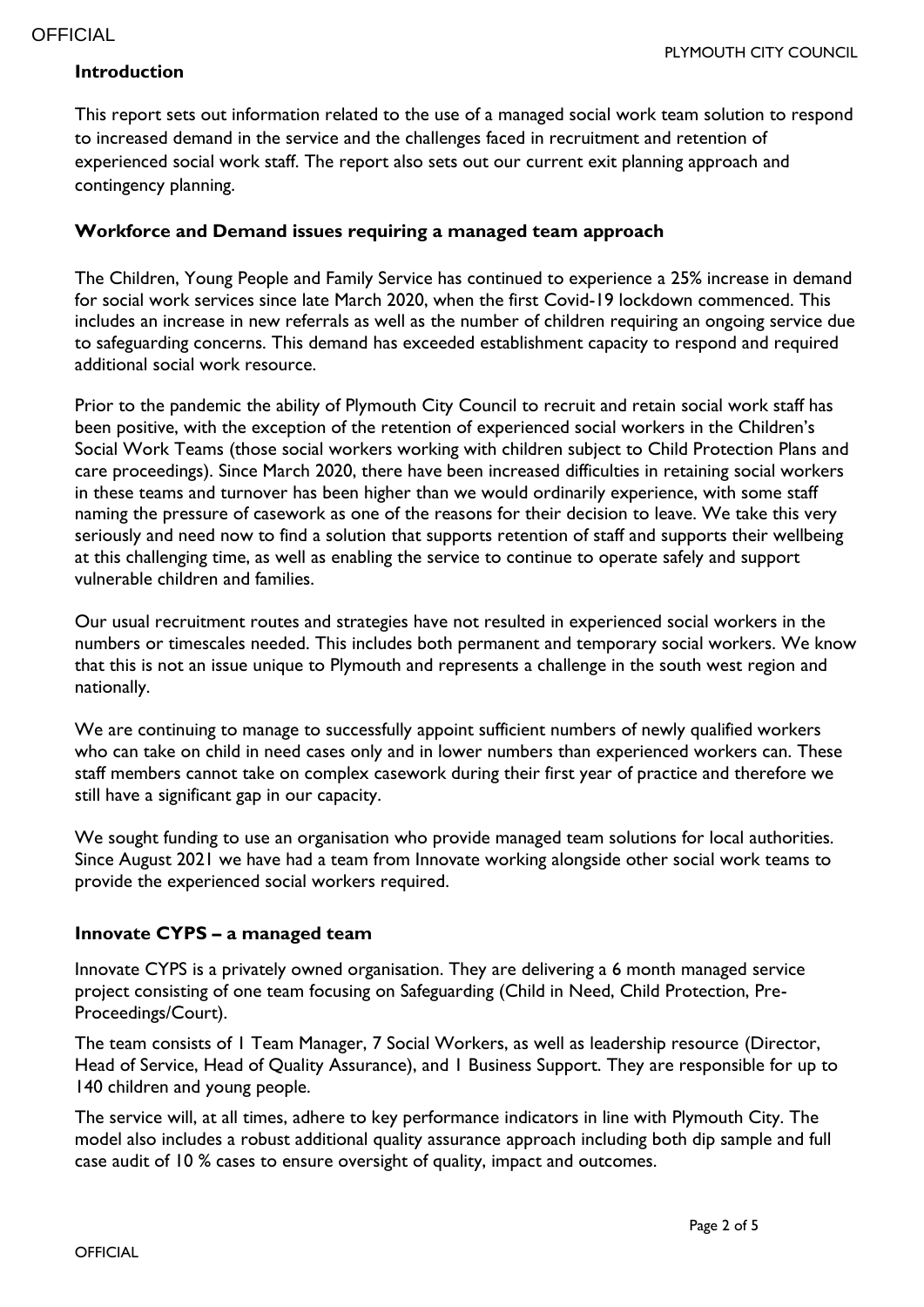A benefit of this model is that the accountability structures are clear and, unlike standard models of 'whole team' provision, it is does place additional burdens on existing management and quality assurance systems. Weekly risks and issues meetings between CYPFS CSW Service Manager and Head of Service ensures a focused and robust response to key issues and a collegiate and integrated approach is key to ensure safe, high quality service delivery.

#### **Evidence of impact Caseloads and performance**

Currently the team have 7 social workers with 133 children open in the team. They have capacity to support 140 children and new cases are due to be allocated. The contract includes their commitment to work with 140 children throughout the contract, but this will fluctuate at times.

The complex nature of the children and families they are supporting include children subject to care proceedings and child protection plans and these take time to resolve effectively.

The team are working with 22 children in pre- care proceedings, were they are working hard with families to prevent the need to commence care proceedings.

They are working with 20 children where care proceedings have commenced.

There are 19 Children in Care, 68 Children subject to Child Protection Plans and 46 Children in Need. The team have closed 9 cases over the past 10 weeks that they have been with the service.

Children subject to Child Protection Plans require monthly multi agency meetings, called core group meetings of which 91.2% were completed and recorded within timescale.

Children are regularly seen in the team. Current performance data indicates children are seen on time as follows; Children in Care 94%, Children in Need of Protection 95% and Children in Need 89%. All meet or are close to our KPI target.

The team have completed 19 single assessments. 84.2% of these were completed within 45 days and they have a further 62 assessments open for completion.

100% staff are receiving supervision on time. The team manager has a good understanding of the children open in her team, the performance and quality measures and a strong track record of delivering high performing teams.

# **Quality of work**

There is evidence of good quality assessment and planning as well as skilful direct work. The team are experienced and have a good level knowledge and skill in working with children, young people and families. Where there are any concerns about the timeliness of completed work, these are addressed immediately with team and senior managers.

Cases are being audited internally within the CYPFS Quality Assurance and audit framework and externally by Innovate, and the learning and findings will be available at the end of November for the service to review as part of our evaluation of the way this approach is working.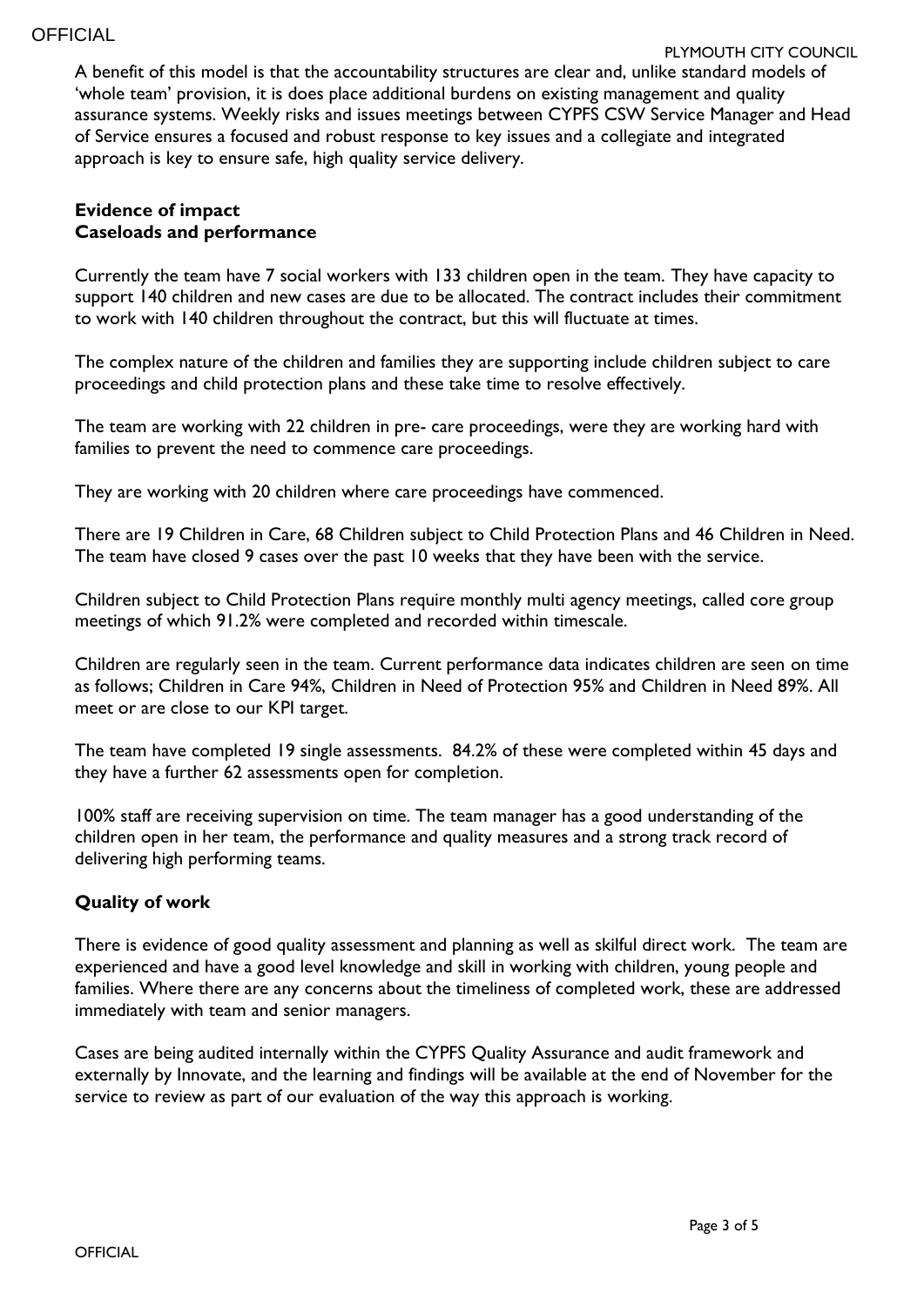#### **How this has impacted the wider service**

Morale across the service has improved as a result of the Innovate service joining and there appears to be a correlation between this and a reduction in staff resignations and staff move requests. Caseloads have now reduced significantly and the current average caseloads are 18 in this part of the service – this includes newly qualified staff for whom we aim to maintain at caseloads of 14. Practice is more effective and timely. Caseloads do however remain above the optimum level and the number of cases in the Children's Social Work service has increased since September. Therefore work continues to manage these caseloads down.

## **Exit planning**

Innovate staff are currently effectively covering vacancies and uncovered posts within key social work teams in the service. This means that if we are successful in the recruitment to permanent uncovered vacancies, and the work to ensure that work that has been delayed due to COVID working then we aim to see a further reduction in caseloads, and them being maintained after the Innovate Team contract ends.

The plan to manage their exit effectively is based on the elements set out below:

- 1. A focus on managing children who are currently allocated across the whole service by ensuring effective transfer, step-down to early help services or closure. This regular review is focused on ensuring children's cases only remain open to the statutory service for the time required to support them effectively. All plans over 6 months are reviewed to ensure effective and timely intervention. Therefore reducing the time that some children in the service need to open to a social worker.
- 2. We continue to ensure a rolling recruitment approach for permanent social worker roles, particularly experienced social workers, however this remains a local and national challenge. We have some vacancies that we will recruit to and this will include further newly qualified workers. The current Recruitment and Retention approach is under review and recommendations will follow in early January.
- 3. Exploring other options for further temporary cover while permanent recruitment continues whilst at the same time minimising any disruption for children, young people and their families.

#### **Contingency planning**

If the focus on the work outlined above indicate that workloads cannot be maintained at a reasonable level after February 2022 a clear plan, and if appropriate business case will be brought forward before the end of the calendar year so that alternative options can be considered, agreed and implemented before the Innovate Team contract comes to an end.

Jean Kelly Service Director